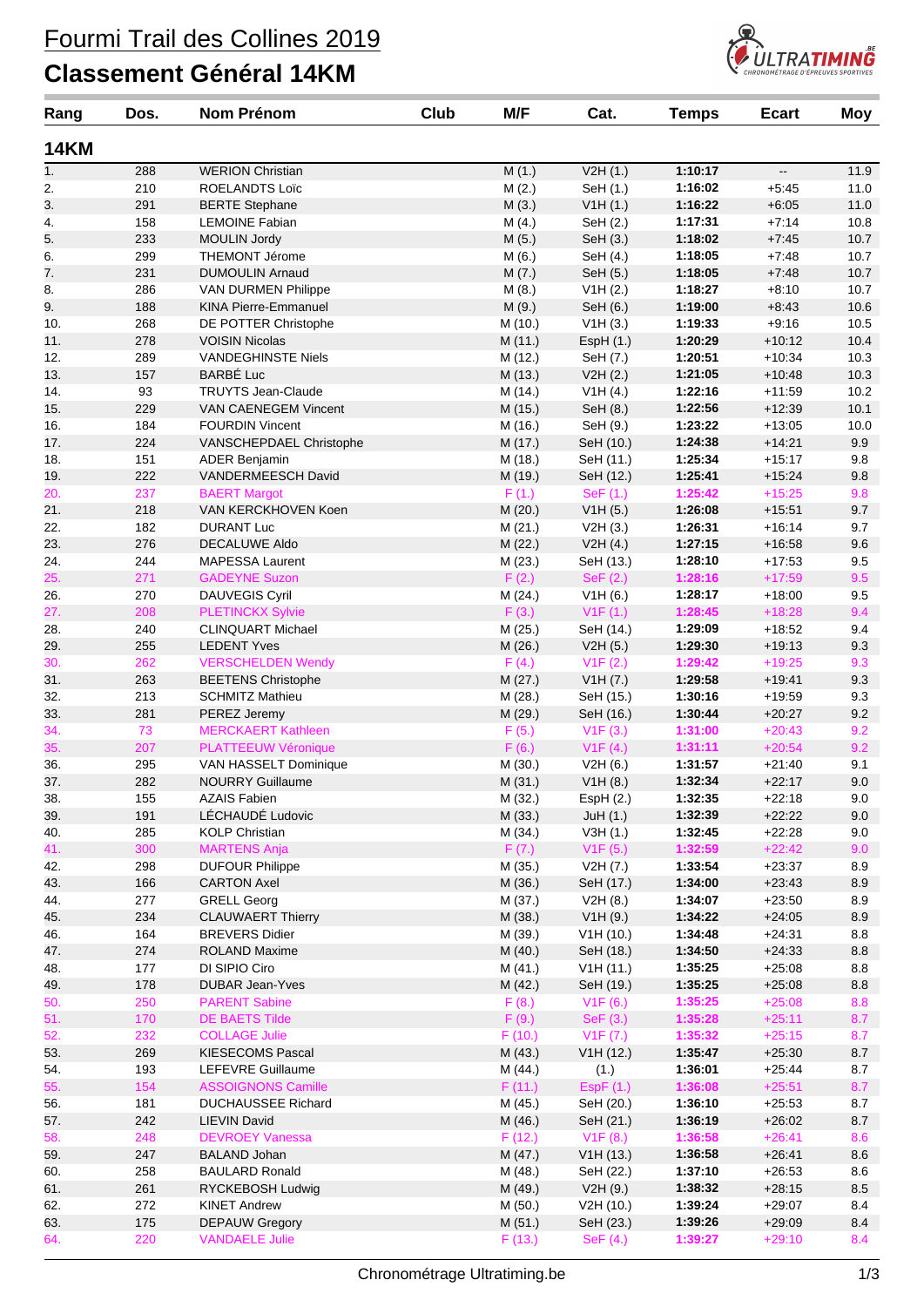## Fourmi Trail des Collines 2019

### **Classement Général 14KM**



| Rang       | Dos.       | <b>Nom Prénom</b>                                 | Club | M/F               | Cat.                   | <b>Temps</b>       | <b>Ecart</b>         | <b>Moy</b> |
|------------|------------|---------------------------------------------------|------|-------------------|------------------------|--------------------|----------------------|------------|
| 65.        | 296        | <b>VERMEULEN Filip</b>                            |      | M(52.)            | V1H(14.)               | 1:39:30            | $+29:13$             | 8.4        |
| 66.        | 162        | <b>BOREUX Gilles</b>                              |      | M (53.)           | SeH (24.)              | 1:39:30            | $+29:13$             | 8.4        |
| 67.        | 297        | GOOSSENS Camille                                  |      | M (54.)           | SeH (25.)              | 1:40:23            | $+30:06$             | 8.3        |
| 68.        | 273        | <b>COPPIN Jean-Louis</b>                          |      | M (55.)           | V1H(15.)               | 1:40:24            | $+30:07$             | 8.3        |
| 69.        | 204        | <b>PEDE Dirk</b>                                  |      | M (56.)           | V2H (11.)              | 1:40:32            | $+30:15$             | 8.3        |
| 70.        | 153        | <b>ANDRE Pierre</b>                               |      | M(57.)            | V1H(16.)               | 1:40:46            | $+30.29$             | 8.3        |
| 71.        | 223        | <b>VANDERPLANCKE Gilles</b>                       |      | M(58.)            | SeH (26.)              | 1:41:17            | $+31:00$             | 8.2        |
| 72.        | 172        | <b>CALLENS Francoise</b>                          |      | F(14.)            | SeF (5.)               | 1:41:33            | $+31:16$             | 8.2        |
| 73.        | 294        | ROOS Joel                                         |      | M (59.)           | V2H (12.)              | 1:41:46            | $+31:29$             | $8.2\,$    |
| 74.        | 201        | <b>NGUYEN Benjamin</b>                            |      | M (60.)           | SeH (27.)              | 1:42:47            | $+32:30$             | 8.1        |
| 75.        | 212        | <b>SALOMÉ Aurélie</b>                             |      | F(15.)            | SeF (6.)               | 1:43:01            | $+32:44$             | 8.1        |
| 76.        | 243        | LELEU Jean-Frederic                               |      | M(61.)            | V1H (17.)              | 1:43:25            | $+33:08$             | 8.1        |
| 77.        | 284        | <b>MARLIER Alain</b>                              |      | M(62.)            | V2H (13.)              | 1:43:42            | $+33:25$             | 8.1        |
| 78.        | 183        | <b>FONDU Jean Yves</b>                            |      | M (63.)           | V1H(18.)               | 1:44:12            | $+33:55$             | 8.0        |
| 79.        | 196        | <b>MAES Thomas</b>                                |      | M (64.)           | JuH(2.)                | 1:44:16            | $+33:59$             | 8.0        |
| 80.        | 199        | <b>MEYS Aurore</b>                                |      | F(16.)            | V1F(9.)                | 1:44:42            | $+34:25$             | 8.0        |
| 81.        | 180        | <b>DUBOIS Nathalie</b>                            |      | F(17.)            | V2F(1.)                | 1:44:45            | $+34:28$             | 8.0        |
| 82.        | 195        | <b>MAES Eric</b>                                  |      | M(65.)            | V1H(19.)               | 1:44:52            | $+34:35$             | 8.0        |
| 83.        | 194        | LUST Stéphane                                     |      | M (66.)           | V1H (20.)              | 1:44:54            | $+34:37$             | 8.0        |
| 84.        | 192        | LÉCHAUDÉ Romain                                   |      | M (67.)           | EspH(3.)               | 1:45:22            | $+35:05$             | 7.9        |
| 85.        | 260        | <b>CARLIER Romain</b>                             |      | M (68.)           | SeH (28.)              | 1:45:25            | $+35:08$             | 7.9        |
| 86.        | 266        | <b>DENIS Christine</b>                            |      | F(18.)            | SeF (7.)               | 1:45:36            | $+35:19$             | 7.9        |
| 87.        | 267        | <b>PIPART Aurore</b>                              |      | F(19.)            | V1F(10.)               | 1:45:49            | $+35:32$             | 7.9        |
| 88.        | 251        | <b>WIELEMANS Daniel</b><br>STOCKÉ David           |      | M (69.)           | V2H (14.)              | 1:45:51            | $+35:34$             | 7.9        |
| 89.        | 216        |                                                   |      | M(70.)            | V1H (21.)              | 1:47:23            | $+37:06$             | 7.8        |
| 90.        | 252        | <b>D'HONT Laurent</b>                             |      | M (71.)           | V1H (22.)              | 1:47:25            | $+37:08$             | 7.8        |
| 91.        | 217        | <b>TOMMASETTI Andy</b>                            |      | M (72.)           | SeH (29.)<br>V1H (23.) | 1:47:28<br>1:47:38 | $+37:11$             | 7.8<br>7.8 |
| 92.<br>93. | 211<br>168 | <b>SAGAERT Emmanuel</b><br><b>CORNILLIE Hervé</b> |      | M (73.)           | V1H (24.)              | 1:47:40            | $+37:21$<br>$+37:23$ | 7.8        |
| 94.        | 205        | <b>PEDE Gerda</b>                                 |      | M (74.)<br>F(20.) | V1F(11.)               | 1:47:55            | $+37:38$             | 7.7        |
| 95.        | 257        | VANDERSTRAETEN Koen                               |      | M (75.)           | V1H (25.)              | 1:47:59            | $+37:42$             | 7.7        |
| 96.        | 187        | <b>HINNEKENS Guillaume</b>                        |      | M (76.)           | V1H (26.)              | 1:48:56            | $+38.39$             | 7.7        |
| 97.        | 190        | LÉCHAUDÉ Frédéric                                 |      | M (77.)           | V2H (15.)              | 1:49:02            | $+38:45$             | 7.7        |
| 98.        | 275        | <b>SYLVART Tamara</b>                             |      | F(21.)            | V1F(12.)               | 1:49:08            | $+38:51$             | 7.6        |
| 99.        | 280        | <b>DE BORLE Stefanie</b>                          |      | F(22.)            | SeF(8.)                | 1:50:13            | $+39:56$             | 7.6        |
| 100.       | 189        | <b>LANDRIE Isabelle</b>                           |      | F(23.)            | V1F(13.)               | 1:50:20            | $+40:03$             | 7.6        |
| 101.       | 214        | <b>SEIN Charlotte</b>                             |      | F(24.)            | SeF (9.)               | 1:50:24            | $+40:07$             | 7.6        |
| 102.       | 163        | <b>BOURDON Gaelle</b>                             |      | F(25.)            | SeF (10.)              | 1:50:24            | $+40:07$             | 7.6        |
| 103.       | 221        | <b>VANDEKERCKHOVE Sarah</b>                       |      | F(26.)            | SeF (11.)              | 1:50:36            | $+40:19$             | 7.5        |
| 104.       | 290        | <b>PISANO Ingrid</b>                              |      | F(27.)            | SeF (12.)              | 1:51:25            | $+41:08$             | 7.5        |
| 105.       | 235        | VANOVERMEIRE Jean-François                        |      | M (78.)           | SeH (30.)              | 1:51:58            | $+41.41$             | 7.5        |
| 106.       | 245        | <b>BRUYERE Stephanie</b>                          |      | F(28.)            | V1F(14.)               | 1:52:25            | $+42:08$             | 7.4        |
| 107.       | 197        | <b>MALRAIT Gerry</b>                              |      | M (79.)           | V1H (27.)              | 1:53:13            | $+42:56$             | $7.4$      |
| 108.       | 161        | <b>BOBOC Marie</b>                                |      | F(29.)            | SeF (13.)              | 1:53:14            | $+42:57$             | 7.4        |
| 109.       | 239        | <b>FERRANT Gaetane</b>                            |      | F(30.)            | V <sub>1</sub> F (15.) | 1:53:54            | $+43:37$             | 7.3        |
| 110.       | 256        | <b>VAN PARIJS Clementine</b>                      |      | F(31.)            | SeF (14.)              | 1:54:12            | $+43:55$             | 7.3        |
| 111.       | 167        | <b>CHOMI MONTÉ Betty</b>                          |      | F(32.)            | V2F(2.)                | 1:54:21            | $+44:04$             | 7.3        |
| 112.       | 238        | DEVLECHOWER Jeremy                                |      | M (80.)           | SeH (31.)              | 1:55:06            | $+44.49$             | 7.2        |
| 113.       | 226        | <b>VERCAIGNE Martine</b>                          |      | F(33.)            | V1F(16.)               | 1:55:18            | $+45:01$             | 7.2        |
| 114.       | 249        | <b>RAVIART Sophie</b>                             |      | F(34.)            | V <sub>1</sub> F (17.) | 1:55:23            | $+45:06$             | 7.2        |
| 115.       | 287        | <b>AUDOOR Alain</b>                               |      | M(81.)            | V3H(2.)                | 1:55:23            | $+45:06$             | $7.2\,$    |
| 116.       | 186        | <b>HEMPTE Sylvie</b>                              |      | F(35.)            | V2F(3.)                | 1:55:23            | $+45:06$             | 7.2        |
| 117.       | 219        | VAN PARYS Joris                                   |      | M (82.)           | V1H (28.)              | 1:56:01            | $+45.44$             | $7.2$      |
| 118.       | 265        | <b>SUYS Samia</b>                                 |      | F(36.)            | SeF (15.)              | 1:57:07            | $+46:50$             | 7.1        |
| 119.       | 283        | <b>MAKELBERGE Carine</b>                          |      | F(37.)            | V2F(4.)                | 1:57:10            | $+46:53$             | 7.1        |
| 120.       | 264        | <b>MONDY Amely</b>                                |      | F(38.)            | SeF (16.)              | 1:57:12            | $+46:55$             | 7.1        |
| 121.       | 236        | <b>MARQUANT Nicolas</b>                           |      | M(83.)            | SeH (32.)              | 1:57:25            | $+47:08$             | 7.1        |
| 122.       | 198        | MÁRQUEZ Andrés                                    |      | M (84.)           | V2H (16.)              | 1:57:54            | $+47.37$             | 7.1        |
| 123.       | 279        | VAN DEN BRULLE Jo                                 |      | M (85.)           | V1H (29.)              | 1:58:48            | $+48.31$             | $7.0\,$    |
| 124.       | 88         | SOTIAUX Sebastien                                 |      | M (86.)           | SeH (33.)              | 2:03:15            | $+52:58$             | 6.8        |
| 125.       | 246        | <b>DEMETS Alexandre</b>                           |      | M (87.)           | V2H (17.)              | 2:03:37            | $+53:20$             | $6.7\,$    |
| 126.       | 241        | PLATTEAU Olivier                                  |      | M (88.)           | V2H (18.)              | 2:06:12            | $+55:55$             | 6.6        |
| 127.       | 293        | <b>BACHY Laurence</b>                             |      | F(39.)            | V <sub>1</sub> F (18.) | 2:09:22            | $+59:05$             | 6.4        |
| 128.       | 292        | <b>POLAIN Kudivine</b>                            |      | F(40.)            | V <sub>1</sub> F (19.) | 2:09:22            | $+59:05$             | 6.4        |
| 129.       | 173        | <b>SOETE Nancy</b>                                |      | F(41.)            | SeF (17.)              | 2:10:51            | $+60:34$             | 6.4        |
| 130.       | 156        | <b>BAINE Tania</b>                                |      | F(42.)            | V1F(20.)               | 2:11:02            | $+60:45$             | 6.4        |